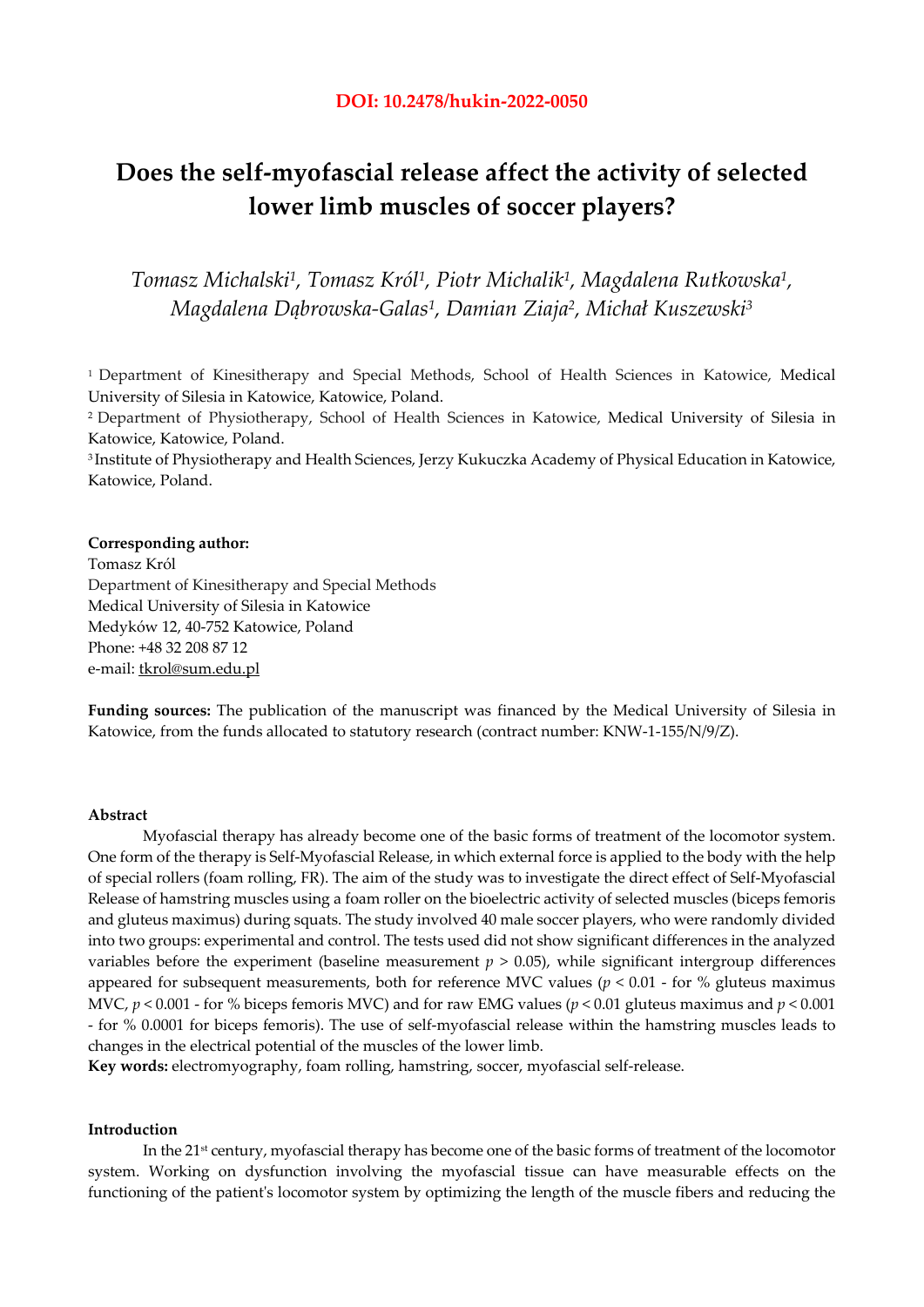constant tension of the tendons (Schleip, 2003; Schleip et al., 2012). One form of the therapy includes self myofascial release (SMR), in which external force is applied to the body with the help of special rollers (foam rolling) characterized by different hardness, size and texture (Peacock et al., 2014). Research conducted by Curran et al. (2008) showed that the pressure force of the roller on the tissue and the surface area of contact of the roller with the body depend on the hardness of the roller and the texture of its surface. Studies conducted to date indicate that this type of myofascial relaxation can increase the range of motion (ROM) and reduce delayed onset muscle soreness (DOMS) after exercise (Halperin et al., 2014; MacDonald et al., 2013; Monteiro et al., 2018; Romero-Moraleda et al., 2017; Pearcey et al., 2015). The effects of using SMR can also depend on the time, intensity and speed of foam rolling, as well as the length of the interval between each rolling session (Monteiro et al., 2017a). There are many theories which attempt to explain the effects produced by the myofascial release, which also occur during SMR therapy. One of the basic theories underlying the mechanism of SMR is the structural change of fascial tissue after the supply of energy in the form of heat or mechanical deformation. As a result, there are changes in the adhesion of the tissue and the properties of the viscous and thixotropic fascia (Cheatham et al., 2015; Couture et al., 2015; Knight et al., 2001; Schleip, 2003). The influence of SMR on the thixotropic effect is short-lived, with tissues returning to their original state within few minutes of cessation of therapy, which explains the effect of immediate tissue release. To produce a longer thixotropic effect, a much longer or stronger stimulus is required than that provided when applying SMR (Schleip, 2003). The positive effects of SMR therapy can also be explained by changes in the neuromuscular system through stimulation of mechanoreceptors located in fascia (Schleip, 2003). Such stimulation of the afferent affects the inhibition of muscle tone (Monteiro et al., 2018; Sullivan et al., 2013). Besides explanations focusing on the change in muscle tone, some authors postulate the effect of SMR on the change in muscle recruitment pattern, which does not affect changes in muscle strength (Ginszt et al., 2017; Halperin et al., 2014; MacDonald et al., 2013; Peacock et al., 2015). Arroyo-Morales et al. (2008) showed a decrease in the bioelectrical activity of the quadriceps muscle during a 40-min massage. Different duration in similar forms of therapy can decrease the Hoffmann's reflex. Available studies show that Hoffman's reflex is dependent on the depth of the therapeutic effect, the pressure exerted on the tissue during the massage (Goldberg et al., 1992; Morelli et al., 1999).

The main extensors of the hip joint are the hamstring muscles and the gluteus maximus (GM). The influence of the hamstring muscles on the knee joint depends on the current position of the hip joint. The tension of the hamstring muscles increases during flexion of the hip joint, while with the extension of this joint it decreases, which is also accompanied by a decrease in its effectiveness (Kapandji, 2011). Hamstring muscles generate a greater moment of force when they are in a partially elongated position, which is due to the component of particular muscles.

Disturbed work between hamstring muscles and the GM is one of the causes of pain in the lower spine. The delay in the activation of the GM in relation to the hamstring is the cause of pain in patients with lower back pain (LBP) (Hungerford et al., 2003); furthermore, a decrease in the strength of the GM occurs in patients with pain in the anterior part of the knee (Cichanowski et al., 2007; Hewett et al., 2006). The results of studies on the effect of SMR on muscle activity using a surface electromyographic signal (sEMG), are not completely clear. In a study comparing SMR to another form of stretching, researchers did not find significant differences in EMG activity between the techniques used (Worrell et al., 2001). Despite studies confirming the effect of SMR on mobility ranges and tissue properties, there are few studies confirming its effect on the value of the bioelectric signal during maximum isometric contractions (MVC) and sEMG activity. In studies using the roller for SMR, there were no changes in the moment of muscle force for the knee flexors and no changes in the antagonistic muscles, and only a moderate increase in the force of contraction of the knee flexors was observed (Gozubuyuk and Yucesoy, 2019; Macdonald et al., 2014). Also Sullivan et al. (2013) showed no effect of SMR applied to tendons, strength and speed indicators. There is also a confirmed negative effect of SMR on the strength of knee extensors. Researchers found that, depending on the number of foam rolling repetitions, the strength of the antagonists decreased (Monteiro et al., 2017b). There are also studies in which the use of a roller massager on the muscles of the sole of the foot, increased their MVC (Halperin et al., 2014). According to Mills et al. (2015), if during eccentric control of the torso flexion, which is a functional movement, the activity of the GM muscle decreases, then the co-activation of the hamstring muscles will increase. Such strenuous work of the hamstring can have a negative impact on its susceptibility to fatigue during physical activity and the ability to control the anterior tibial translatation of the knee in a weight-bearing position.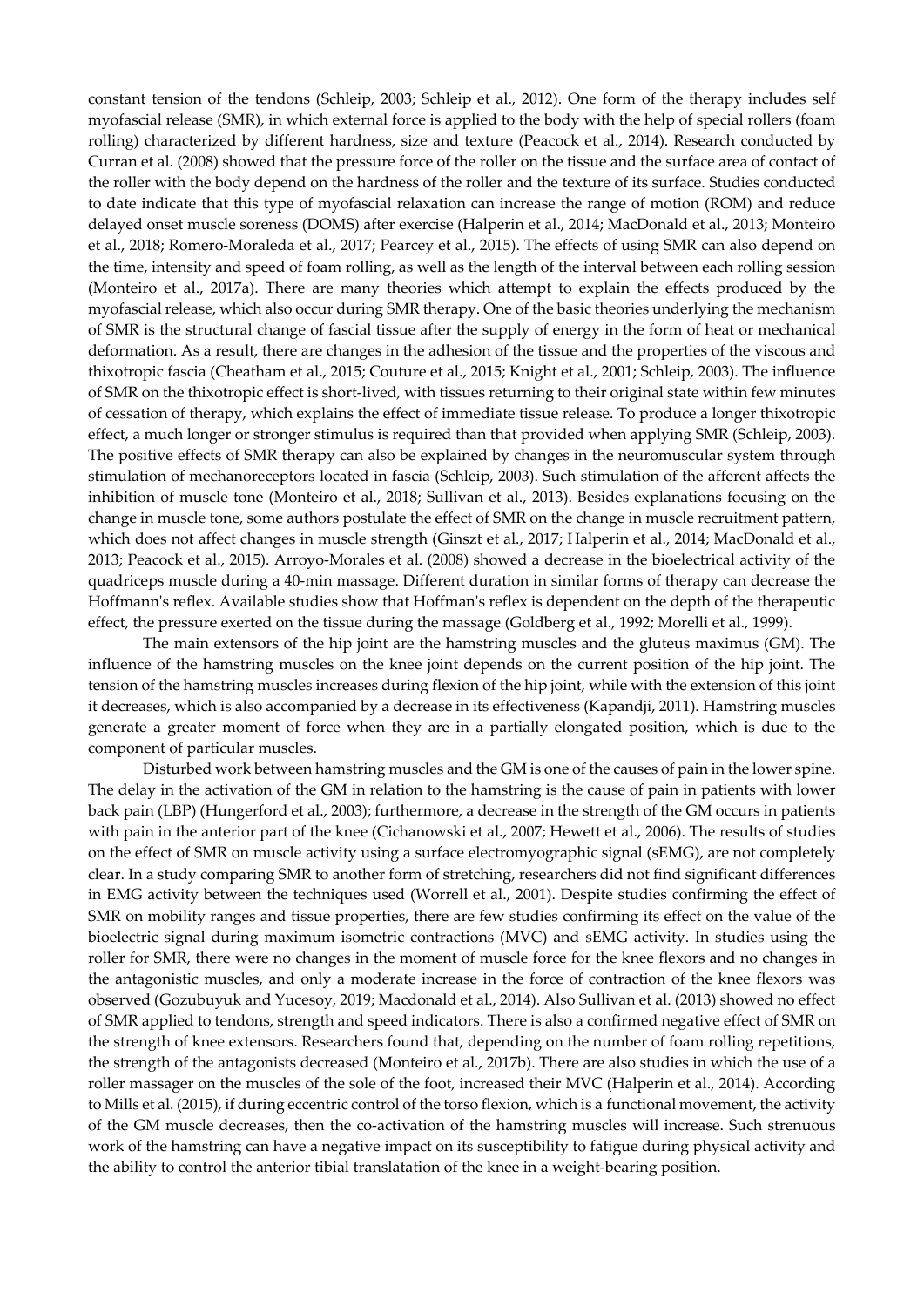The aim of this study was to assess the impact of the intervention of SMR of the hamstrings on the activity of the biceps femoris and gluteus maximus muscles.

# **Methods**

#### Participants

The study involved 40 soccer players of the regional soccer league. All the players were characterized by a high level of physical fitness and they regularly participated in soccer training, at least 3 times per week. They were randomly divided into 2 groups: experimental (A) and control (B). Group A included 20 men aged 25.5 ± 5.2 years. Of these, 17 players were field players and 3 goalkeepers. Group B included 20 men with the mean age of  $26.3 \pm 1.3$  years, with the same number of players considering their playing position (17 field players and 3 goalkeepers). Basic characteristics of study participants are provided in Table 1.

(insert table 1 here).

Both groups were homogeneous across all variables analysed. Exclusion criteria were the following: orthopaedic injuries in the lower extremities and the lumbosacral and lumbar complex within the last year, reported pain in the above mentioned body parts on the day of the study, myofascial therapy within the last 6 weeks and any non-specific neuromuscular disorders.

All participants were instructed to maintain their normal habits in terms of diet, physical activity and rest, and they were requested to abstain from excessive exercise for 48 h before the study.

All experimental procedures were approved by the Bioethical Commission of the Silesian Medical University in Katowice – decision number PCN/0022/kB1/147/i/19/20 of 03.03.2020. Test procedures

The sEMG evaluations were performed with the use of the MyoTrace 400 recorder (Noraxon USA Inc.) with a sampling rate of 1000 Hz. For sEMG testing, standard self – adhesive surface electrodes (Ag/AgCl) with a diameter of 10 mm were used, which were applied after preliminary skin preparation, i.e., removal of hair and washing with an alcohol solution. The activity of the muscles of the biceps femoris (BF) and the GM of the lower dominant limb was studied by the bipolar method, according to the standards of SENIAM (Surface Electromyography for the Non-Invasive Assessment of Muscle) (Merletti et al., 2001). For greater repeatability of the measurement, all electrode applications were performed by the same person who also recorded the measurements. The second investigator coordinated the MVC measurements and controlled the time without having insight into the results obtained by players. At the beginning, measurements of the MVC of the BF and GM were made. The participant performed three 4-s maximum isometric contractions separated by a 1 min rest interval.

The exercise during which the bioelectric activity of the BF and GM muscles was recorded, was a squat, performed by all subjects at the same pace (4 s per task – 2 s for the descending phase and 2 s for the ascending phase). A constant distance between the spaced feet and the knee joints for each of the players was assumed. In order to normalize the results obtained, each participant performed 3 attempts, and the average result of the maximum values obtained during each of them was a value related to the MVC value of the same muscle.

Applied Self-Myofascial Realease consisted of foam rolling on the hamstring muscles. The roller from Grid X (Trigger point, a division of Implus, LLC, 5321 IndustrialOaksBlvd., Austin, Texas, USA), high density, three-dimensional texture, covered with EVA foam, was used for this purpose. Participants were instructed to perform the procedure for 210 s. Players were instructed to move in the space between the sciatic tumor and the knee joint in both directions, bypassing the popliteal fossa, generating the greatest possible pressure of the limb on the roller under it. The rhythm of each repetition was 4 s (2 s in one direction and 2 s in the opposite one).

Immediately after foam rolling therapy, the sEMG of the muscles was recorded according to the same procedures as before the therapy. The time elapsed from the end of SMR application to the start of the exercise and at the same time to the sEMG measurements was the time required for re-application of the electrodes and averaged  $62 \pm 4.5$  s. Five minutes after the cessation of the FR, the measurement was repeated.

The experiment is presented in Figure 1.

Statistical analysis

All results obtained in the study were collected in a database and then subjected to statistical analysis using Statistica 13 (TIBCO Softwear Inc.). A variance analysis test with repeated measurements was used and,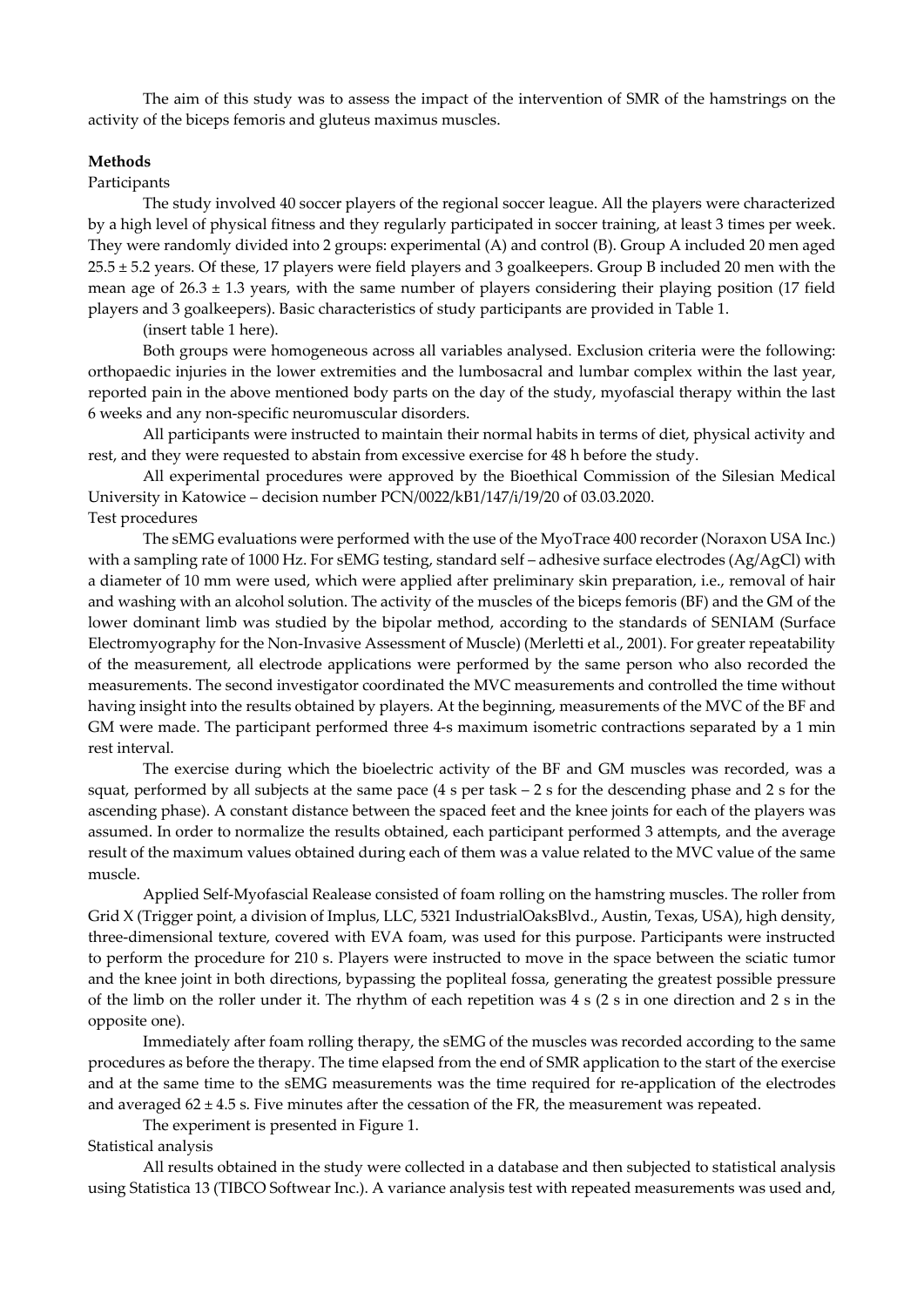when statistically significant differences were found, further analysis was carried out using the Tukey's posthoc test for equal numbers.

## **Results**

The results of sEMG obtained during squatting were analyzed, as well as the results that were related to the values of MVC. These results were analysed as %MVC.

The tests used did not show significant differences in the considered variables before the experiment (baseline measurement,  $p > 0.05$ ), while significant intergroup differences appeared for subsequent measurements, both for reference MVC values and for raw EMG values.

The post hoc analysis showed that for the results of %MVC, the largest differences for GM muscles were observed between the results in the group subjected to foam rolling immediately after the intervention (measure 2) and all the results of the control group (*p* < 0.05), in addition, a significant difference was observed between the values of the first measurement of the experimental group and the results of the second measurement of the control group ( $p < 0.05$ ).

For the results of %MVC BF muscle, the largest differences were observed between the second measurement in the experimental group and all three results of the control group (*p* < 0.01), as well as in the values observed in the third measurement in the experimental group and all three measurements of the control group (*p* < 0.05). In addition, for the BF muscle, a significant difference also appeared between the values of the first measurement of the experimental group and the results of the second measurement of the control group ( $p < 0.05$ ).

In both cases, no significant differences were observed between subsequent measurements in the experimental group.

For the raw EMG results for the GM muscle, the difference in the post-hoc test appeared only between the two groups in the result recorded in the second measurement  $(p < 0.05)$ , while for the BF muscle statistically significant differences appeared in all measurements between the control group and the experimental group  $(p < 0.01)$ .

Analysis of the differences in the studied variables, taking into account the position of the player on the field, did not show statistical significance.

Further details on the results are provided in Table 2.

#### **Discussion**

The aim of this paper was to investigate the direct effect of SMR using a foam roller on the bioelectric activity of selected muscles during squats. The bioelectrical activity of the BF and GM was measured during the squat before and immediately after the intervention, as well as after 5 min of the intervention. The main finding of the study is that changes occurred both within the structures subjected to SMR, i.e., in the BF, and also in the GM where the SMR was not applied. It is worth noting that the durability of the effect obtained in both the measurements in the BF was much longer than the effect observed in the GM which disappeared within 5 minutes after SMR application. The results of this study are different from those of Beier et al. (2019) who studied the activity of the rectus femoris (RF) and GM muscles using sEMG during squats (10 repetitions with 70% of the maximum load for each subject). Their results obtained in comparison with the control conditions, which did not include the SMR, showed no changes in the bioelectrical activity of the muscles in the group that preceded the execution of squats with a two-minute automatic massage on the RF and GM. They found no significant differences in both mean peak and peak observed muscle activity, expressed as %MVC. Interestingly, they also showed no significant differences in the ROM of the knee joints of the subjects nor in their subjective assessment of the level of fatigue compared to the control condition (Beier et al., 2019). The observed differences with the results of this study may be due to the specificity of the study group, which consisted of eleven highly trained strength athletes, experienced in performing squats. The authors pointed out that training and the absence of myofascial restrictions could have caused the SMR to play less of a role in the effects on the ROM and muscle activation.

In another study with a similar profile, Bradbury-Squires et al. (2015) examined the activity of the vastus lateralis (VL) and BF during the lunge, before and after automatic massage on the quadriceps femoris muscle. They noted a 3% and 7% decrease in the VL muscle EMG during the exercise after five 20-sRM sessions and five 60-sRMSsessions, respectively, on average for the entire exercise. The largest decrease in lateral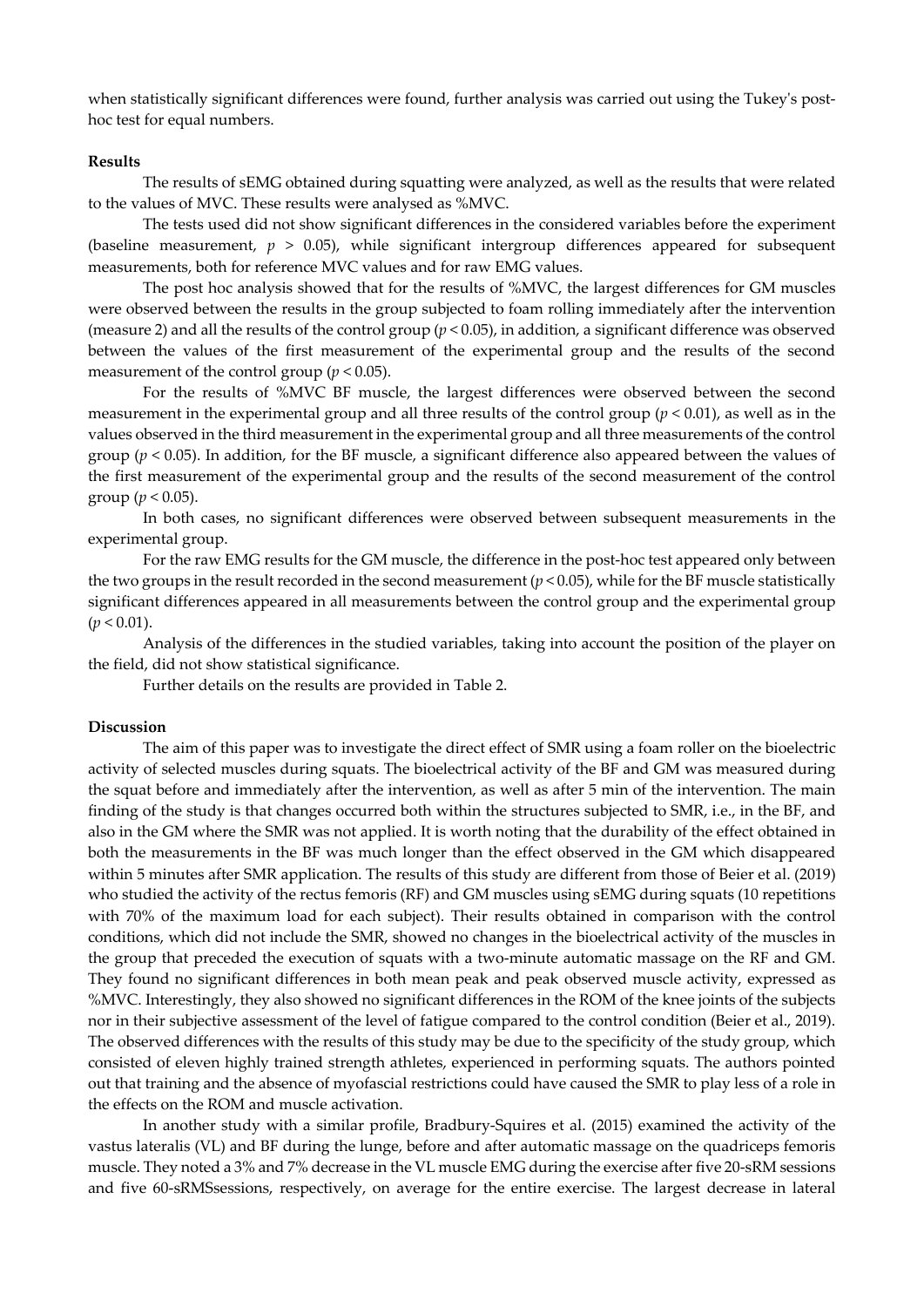extensive muscle EMG of about 24% was observed during the push-back phase. Those researchers did not notice changes in the BF muscle activity, and the decrease in VL muscle EMG was explained by an increase in neuromuscular performance during exercise. The results of that study differ from those presented in this paper, where no changes in muscle activity were observed in the experimental group before and after the intervention. Differences were found only in the control group, which was not applicable in Bradbury et al.'s (2015) research. Differences in the test methodology, a different type of equipment used and the way it was used may have influenced the results of the tests. Bradbury et al. (2015) used a massage roller which was pressed against the participant's thigh with the device, always with the same force, corresponding to 25% of the body weight. In our study, a foam roller resting on a hard surface was used, which was pressurised by the weight of the participant. Different ways of applying self myofascial release can result in different forces exerted on the tissues by the automatic massage tool. Research by Baumgart et al. (2019) with 20 participants, showed that the average force with which the body pressed on the roller during the use of FR corresponded to 34 and 31% of the body weight for the front of the thigh and calf, respectively. At times, Baumgart et al. (2019) noted a pressure of more than 50% of the body weight. These values are higher than the constant pressure force that Bradbury et al. (2015) adopted in their study.

Several studies show that the difference between the results in the experimental group and the control group may be due to the effect of FR on the muscle spindles, as well as the Golgi tendon organs, which may contribute to changes in nerve activation (Behm et al., 2016). Stimulation of these mechanoreceptors would lead to a change in the activity of type IB nerves, which in a secondary way leads to inhibition of the activity of muscle spindles, thus leading to a greater feedback from the given muscle to the central nervous system (Jelerčič, 2019). Other authors (Macgregor et al., 2018) obtained a reduced EMG root mean squared (RMS) response during sub-maximal activity after FR. According to the authors, this reduced RMS protected the muscles from the effects of FR action. Similar results were obtained using massage techniques and static stretching where there was a decrease in spinal reflex excitability due to a probable change in excitability and Alpha motor neurons (Bradbury-Squires et al., 2015).

The limitations of the present study should be taken into account, which should certainly include the assessment of the effect of self-relaxation of the hamstrings on bioelectric activity during squats of only two muscles, i.e., the BF and GM. The significance of the study would increase if more muscle activity was observed in the lower extremities, since, as suggested by other authors, the therapy applied to the muscle may even affect the activity of the antagonists (Monteiro et al., 2017b). A single-limb therapy can also cause differences in muscle activity between both sides of the body (Ginszt et al., 2017). For this purpose, tests should be carried out on a more than two-channel EMG apparatus. Another limiting factor is the study group of only young men who were physically active at least 3 times per week. This specificity of the study group does not reflect variability in the general population. Further studies should also be carried out on women.

The observed change in the electrical potentials of the muscles after SMR can alter the excitability of the nervous system, which seems to be beneficial in the post-exercise recovery process. It seems reasonable to use rolling in the process of recovery, after intense exercise, but considering changes in the electrical activity of the muscles, caution should be used during the process of self-myofacial release before physical activity, especially before intensive exercise or competition. Interesting and surprising seems to be the fact that the effect of SMR appears temporary even in muscles not subjected to direct treatment. This can be extremely important in the process of recovery after very intense exercise where, due to very large post-exertion changes, direct therapy cannot be carried out. It turns out that the initial effect can be obtained by working on adjacent muscles located within the same myofascial anatomy chain. It is worth continuing research in this area, since it is a tool often used in sports and seems to have a beneficial effect on the athlete's body, however, our research does not answer how long the effect persists in the muscles subjected to the direct treatment. **Conclusions** 

The use of self-myofascial release within the hamstring muscles leads to changes in the electrical potential of the muscles of the lower limb. These changes occur both within structures subjected to selfmyofascial release (BF), and also in the GM where the SMR was not applied. The durability of the obtained effect is higher at the site subjected to the intervention.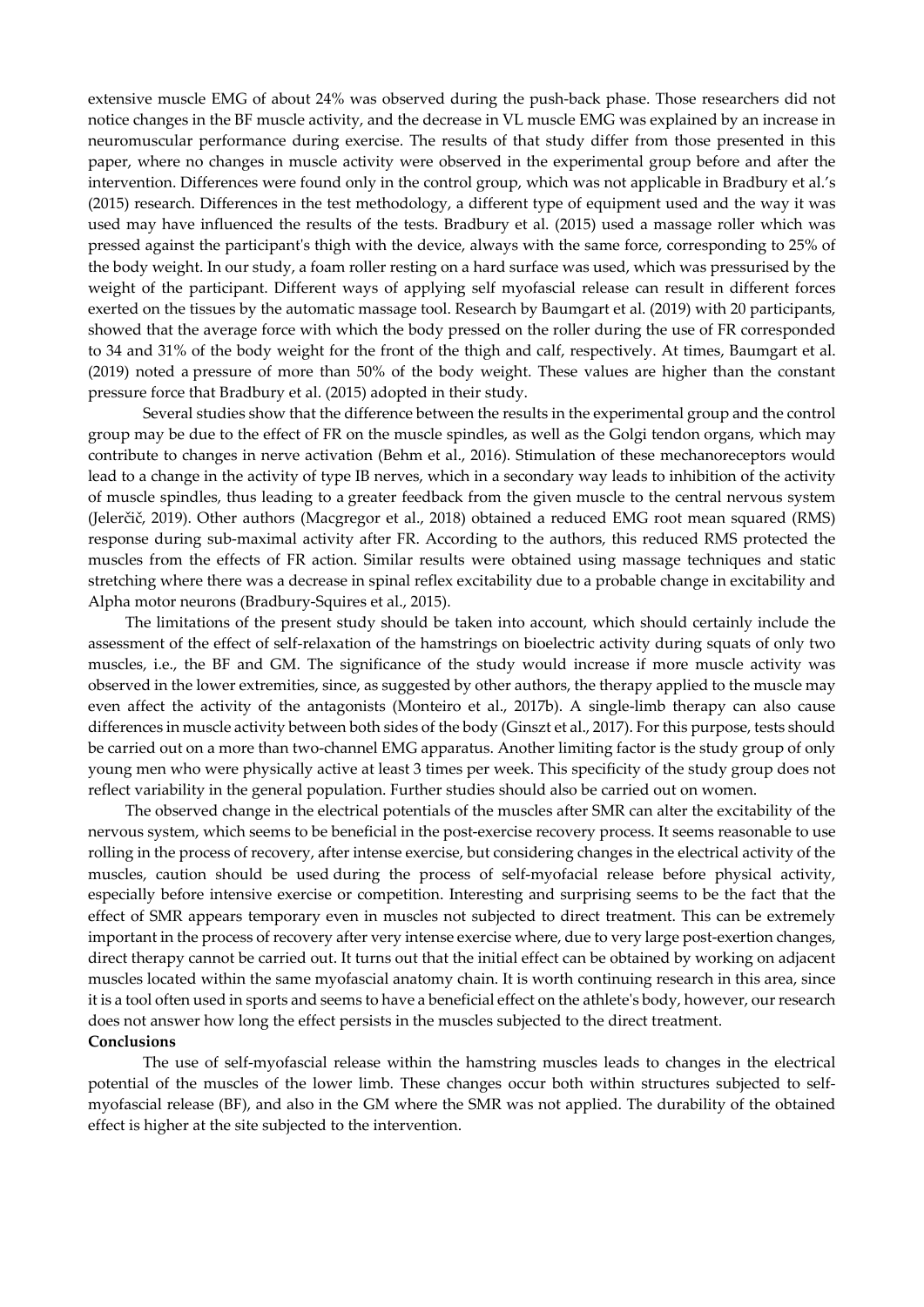## **References**

- Arroyo-Morales, M., Olea, N., Martínez, M. M., Hidalgo-Lozano, A., Ruiz-Rodríguez, C. & Díaz-Rodríguez, L. (2008). Psychophysiological Effects of Massage-Myofascial Release After Exercise: A Randomized Sham-Control Study. *The Journal of Alternative and Complementary Medicine*, *14*(10), 1223–1229. https://doi.org/10.1089/acm.2008.0253
- Baumgart, C., Freiwald, J., Kühnemann, M., Hotfiel, T., Hüttel, M. & Hoppe, M. (2019). Foam Rolling of the Calf and Anterior Thigh: Biomechanical Loads and Acute Effects on Vertical Jump Height and Muscle Stiffness. *Sports*, *7*(1), 27. https://doi.org/10.3390/sports7010027
- Behm, D. G., Blazevich, A. J., Kay, A. D. & McHugh, M. (2016). Acute effects of muscle stretching on physical performance, range of motion, and injury incidence in healthy active individuals: a systematic review. *Applied Physiology, Nutrition, and Metabolism*, *41*(1), 1–11. https://doi.org/10.1139/apnm-2015-0235
- Beier, Z., Earp, I. & Korak, J. A. (2019). Self-Myofascial Release Does Not Improve Back Squat Range of Motion, Alter Muscle Activation, or Aid in Perceived Recovery 24-Hours Following Lower Body Resistance Training. *International Journal of Exercise Science*, *12*(3), 839–846.
- Bradbury-Squires, D. J., Noftall, J. C., Sullivan, K. M., Behm, D. G., Power, K. E. & Button, D. C. (2015). Rollermassager application to the quadriceps and knee-joint range of motion and neuromuscular efficiency during a lunge. *Journal of Athletic Training*, *50*(2), 133–140. https://doi.org/10.4085/1062-6050-49.5.03
- Cheatham, S. W., Kolber, M. J., Cain, M. & Lee, M. (2015). the Effects of Self-Myofascial Release Using a Foam Roll or Roller Massager on Joint Range of Motion, Muscle Recovery, and Performance: a Systematic Review. *International Journal of Sports Physical Therapy*, *10*(6), 827–838.
- Cichanowski, H. R., Schmitt, J. S., Johnson, R. J. & Niemuth, P. E. (2007). Hip strength in collegiate female athletes with patellofemoral pain. *Medicine and Science in Sports and Exercise*, *39*(8), 1227–1232. https://doi.org/10.1249/mss.0b013e3180601109
- Couture, G., Karlik, D., Glass, S. C. & Hatzel, B. M. (2015). The Effect of Foam Rolling Duration on Hamstring Range of Motion. *The Open Orthopaedics Journal*, *9*(1), 450–455. https://doi.org/10.2174/1874325001509010450
- Curran, P. F., Fiore, R. D. & Crisco, J. J. (2008). A comparison of the pressure exerted on soft tissue by 2 myofascial rollers. *Journal of Sport Rehabilitation*, *17*(4), 432–442. https://doi.org/10.1123/jsr.17.4.432
- Ginszt, M., Gawda, P., Smołka, J., Maria, S.-P., Łukasik, E. & Paćko, M. (2017). *The immediate effect of self myofascial release using a foam roller on electromyographic muscle activity*. 209–213. https://doi.org/10.5604/01.3001.0010.5784
- Goldberg, J., Sullivan, S. J. & Seaborne, D. E. (1992). The effect of two intensities of massage on H-reflex amplitude. *Physical Therapy*, *72*(6), 449–457. https://doi.org/10.1093/ptj/72.6.449
- Gozubuyuk, O. B. & Yucesoy, C. A. (2019). Effects of Roller Massage and Static Stretching on Thigh Muscles. *Turkish Journal of Sports Medicine*, *54*(3), 183–194. https://doi.org/10.5152/tjsm.2019.131
- Halperin, I., Aboodarda, S. J., Button, D. C., Andersen, L. L. & Behm, D. G. (2014). Original Research Roller Massager Improves Range of Motion of Plantar Flexor Muscles Without Subsequent. *The International Journal of Sports Physical Therapy*, *9*(1), 92–102.
- Hewett, T. E., Myer, G. D. & Ford, K. R. (2006). Anterior cruciate ligament injuries in female athletes: Part 1, mechanisms and risk factors. *The American Journal of Sports Medicine*, *34*(2), 299–311. https://doi.org/10.1177/0363546505284183
- Hungerford, B., Gilleard, W. & Hodges, P. (2003). Evidence of altered lumbopelvic muscle recruitment in the presence of sacroiliac joint pain. *Spine*, *28*(14), 1593–1600.
- Kapandji, I. A. (2011). *The physiology of the joints. vol. 2, vol. 2,*. Churchill Livingstone/Elsevier.
- Knight, C. A., Rutledge, C. R., Cox, M. E., Acosta, M. & Hall, S. J. (2001). Effect of superficial heat, deep heat, and active exercise warm-up on the extensibility of the plantar flexors. *Physical Therapy*, *81*(6), 1206–1214.
- Macdonald, G. Z., Button, D. C., Drinkwater, E. J. & Behm, D. G. (2014). Foam rolling as a recovery tool after an intense bout of physical activity. *Medicine and Science in Sports and Exercise*, *46*(1), 131–142. https://doi.org/10.1249/MSS.0b013e3182a123db
- MacDonald, G. Z., Penney, M. D. H., Mullaley, M. E., Cuconato, A. L., Drake, C. D. J., Behm, D. G. & Button, D. C. (2013). An Acute Bout of Self-Myofascial Release Increases Range of Motion Without a Subsequent Decrease in Muscle Activation or Force. *The Journal of Strength & Conditioning Research*, *27*(3).
- Merletti, R., Farina, D., Gazzoni, M., Merlo, A., Ossola, P. & Rainoldi, A. (2001). Surface electromyography: A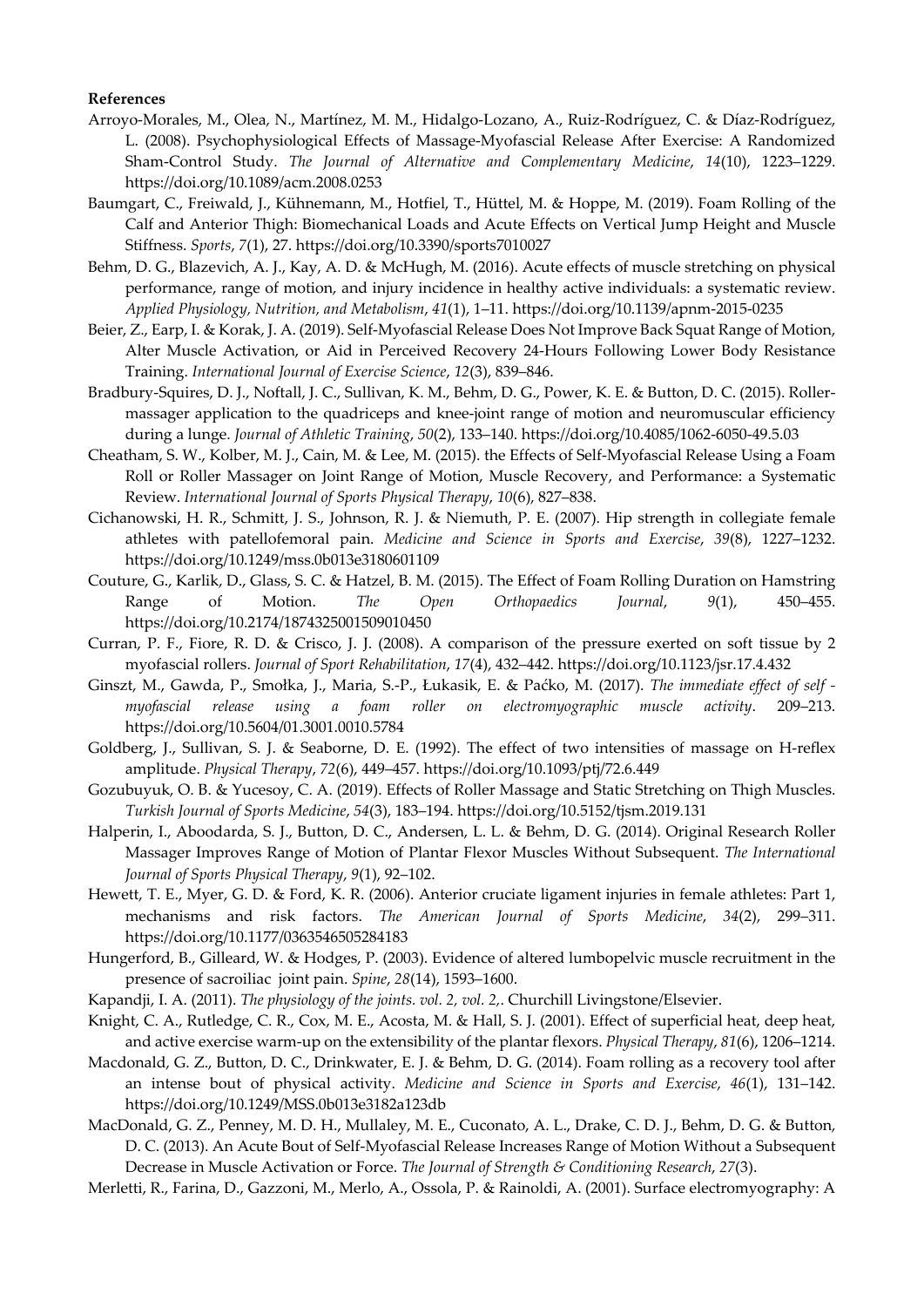window on the muscle, a glimpse on the central nervous system. *Europa Medicophysica*, *37*(1), 57–68.

- Mills, M., Frank, B., Goto, S., Blackburn, T., Cates, S., Clark, M., Aguilar, A., Fava, N. & Padua, D. (2015). Effect of Restricted Hip Flexor Muscle Length on Hip Extensor Muscle Activity and Lower Extremity Biomechanics in College-Aged Female Soccer Players. *International Journal of Sports Physical Therapy*, *10*(7), 946–954.
- Monteiro, E. R., Škarabot, J., Vigotsky, A. D., Brown, A. F., Gomes, T. M. & Novaes, J. da S. (2017a). Acute Effects of Different Self-Massage Volumes on the FmsTM Overhead Deep Squat Performance. *International Journal of Sports Physical Therapy*, *12*(1), 94–104.
- Monteiro, E. R., Škarabot, J., Vigotsky, A. D., Brown, A. F., Gomes, T. M. & Novaes, J. da S. (2017b). Maximum Repetition Performance After Different Antagonist Foam Rolling Volumes in the Inter-Set Rest Period. *International Journal of Sports Physical Therapy*, *12*(1), 76–84.
- Monteiro, E. R., Vigotsky, A. D., Novaes, J. da S. & Škarabot, J. (2018). Acute Effects of Different Anterior Thigh Self-Massage on Hip Range-of-Motion in Trained Men. *International Journal of Sports Physical Therapy*, *13*(1), 104–113. https://doi.org/10.26603/ijspt20180104
- Morelli, M., Chapman, C. E. & Sullivan, S. J. (1999). Do cutaneous receptors contribute to the changes in the amplitude of the H-reflex during massage? *Electromyography and Clinical Neurophysiology*, *39*(7), 441–447.
- Peacock, C. A., Krein, D. D., Antonio, J., Sanders, G. J., Silver, T. A. & Colas, M. (2015). Comparing Acute Bouts of Sagittal Plane Progression Foam Rolling vs. Frontal Plane Progression Foam Rolling. *The Journal of Strength & Conditioning Research*, *29*(8).
- Peacock, C. A., Krein, D. D., Silver, T. A., Sanders, G. J. & VON Carlowitz, K.-P. A. (n.d.). An Acute Bout of Self-Myofascial Release in the Form of Foam Rolling Improves Performance Testing. *International Journal of Exercise Science*, *7*(3), 202–211.
- Pearcey, G. E. P., Bradbury-Squires, D. J., Kawamoto, J. E., Drinkwater, E. J., Behm, D. G. & Button, D. C. (2015). Foam rolling for delayed-onset muscle soreness and recovery of dynamic performance measures. *Journal of Athletic Training*, *50*(1), 5–13. https://doi.org/10.4085/1062-6050-50.1.01
- Romero-Moraleda, B., Touche, R. La, Lerma-Lara, S., Ferrer-Peña, R., Paredes, V., Peinado, A. B. & Muñoz-García, D. (2017). Neurodynamic mobilization and foam rolling improved delayed-onset muscle soreness in a healthy adult population: A randomized controlled clinical trial. *PeerJ*, *2017*(10), 1–18. https://doi.org/10.7717/peerj.3908
- Schleip, R. (2003). Fascial plasticity A new neurobiological explanation: Part 1. *Journal of Bodywork and Movement Therapies*, *7*(1), 11–19. https://doi.org/10.1016/S1360-8592(02)00067-0
- Schleip, R., Jäger, H. & Klingler, W. (2012). What is "fascia"? A review of different nomenclatures. *Journal of Bodywork and Movement Therapies*, *16*(4), 496–502. https://doi.org/10.1016/j.jbmt.2012.08.001
- Sullivan, K. M., Silvey, D. B. J., Button, D. C. & Behm, D. G. (2013). Roller-massager application to the hamstrings increases sit-and-reach range of motion within five to ten seconds without performance impairments. *International Journal of Sports Physical Therapy*, *8*(3), 228–236.
- Worrell, T. W., Karst, G., Adamczyk, D., Moore, R., Stanley, C., Steimel, B. & Steimel, S. (2001). Influence of Joint Position on Electromyographic and Torque Generation During Maximal Voluntary Isometric Contractions of the Hamstrings and Gluteus Maximus Muscles. *Journal of Orthopaedic & Sports Physical Therapy*, *31*(12), 730–740. https://doi.org/10.2519/jospt.2001.31.12.730